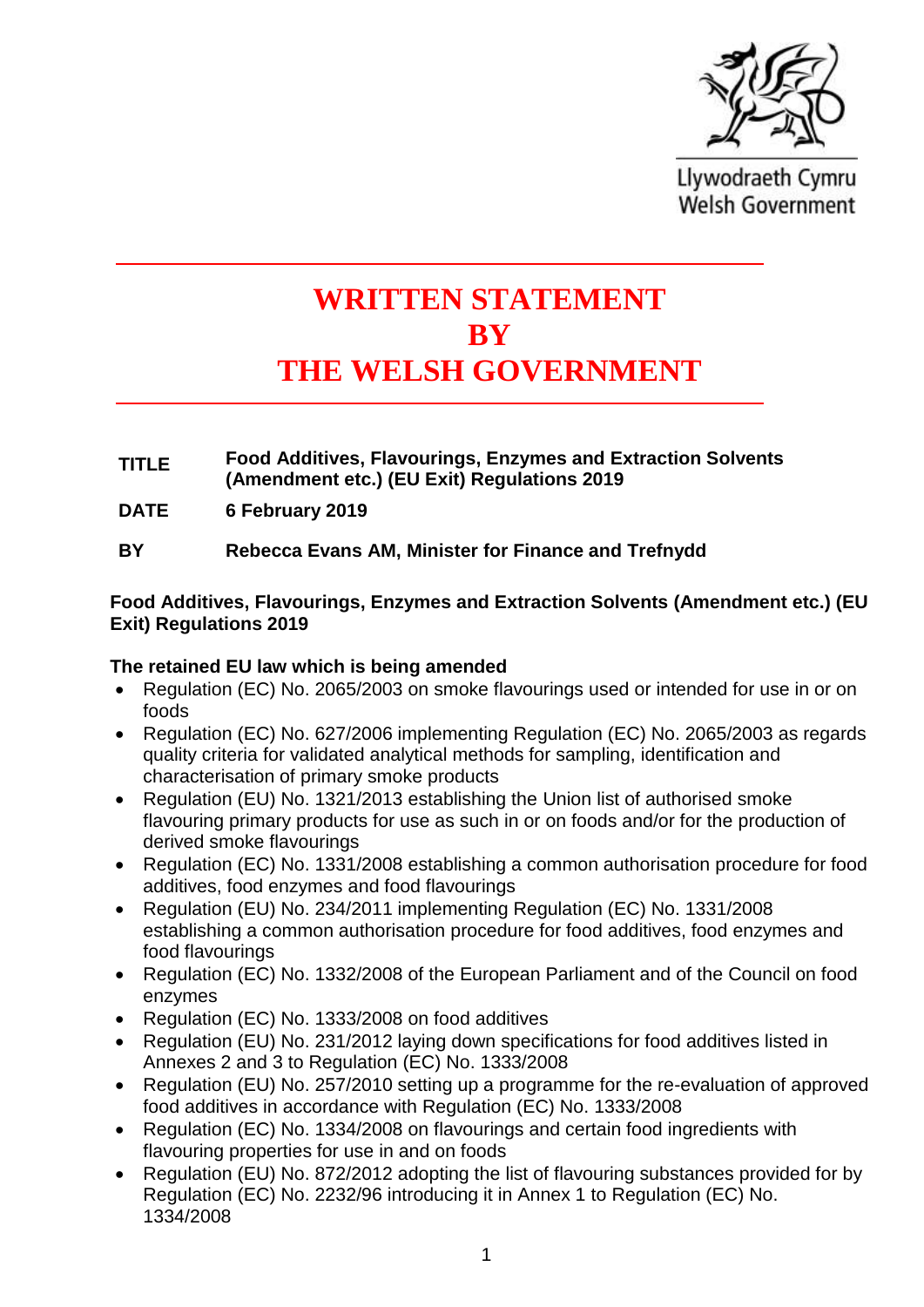• Regulation (EU) No. 873/2012 on transitional measures concerning the Union list of flavourings and source materials set out in Annex 1 to Regulation (EC) No. 1334/2008

### **The retained EU law which is being revoked**

• Regulation (EU) No. 257/2010 setting up a programme for the re-evaluation of approved food additives in accordance with Regulation (EC) No. 1333/2008

#### **Any impact the SI may have on the Assembly's legislative competence and/or the Welsh Ministers' executive competence**

This SI will enhance the Welsh Ministers' executive powers. It will transfer the European Commission's current powers, including regulation-making functions, to the Welsh Ministers in relation to Wales. This will enable Welsh Ministers to, among other thing:

- authorise food additives, flavourings and enzymes;
- amend labelling requirements for these substances;
- amend non-essential elements of the retained EU law (e.g. in response to new scientific developments).

The Welsh Ministers' regulations will be subject to annulment by resolution of the National Assembly. The SI will not have any impact on the Assembly's legislative competence.

#### **The purpose of the amendments**

The Regulations will make technical fixes such as removing references to EU institutions and other Member States, and will replace 'Union lists' with 'domestic lists' to ensure the law remains operable after EU Exit. It will also amend the provision which currently requires containers for additives, flavourings etc. to be labelled in 'an official language of a Member State' so that, post-exit, the label must be in English, or English and Welsh.

As a more substantive change, the correcting Regulations will, in relation to Wales, transfer the risk assessment responsibilities carried out by European Food Safety Authority (EFSA) to the FSA. The FSA will therefore be responsible for, among other things, undertaking risk assessments for any applications for products' authorisation as food additives, flavourings etc. and will advise the Welsh Ministers on the basis of those risk assessments.

The Regulations will also transfer the Commission's functions, including regulation-making functions under the directly applicable EU law, to the Welsh Ministers in Wales.

In particular, the Regulations will confer powers on the Welsh Ministers to:

- Decide whether to approve applications for food additives, food enzymes, food flavourings (including smoke flavourings) to be placed on the market (including reauthorisations and modifications) in relation to Wales, as well as to prescribe implementing measures for their authorisations.
- Amend labelling requirements for these substances.
- Make regulations to amend non-essential elements of the retained EU law, for example to take account of new advances in science.